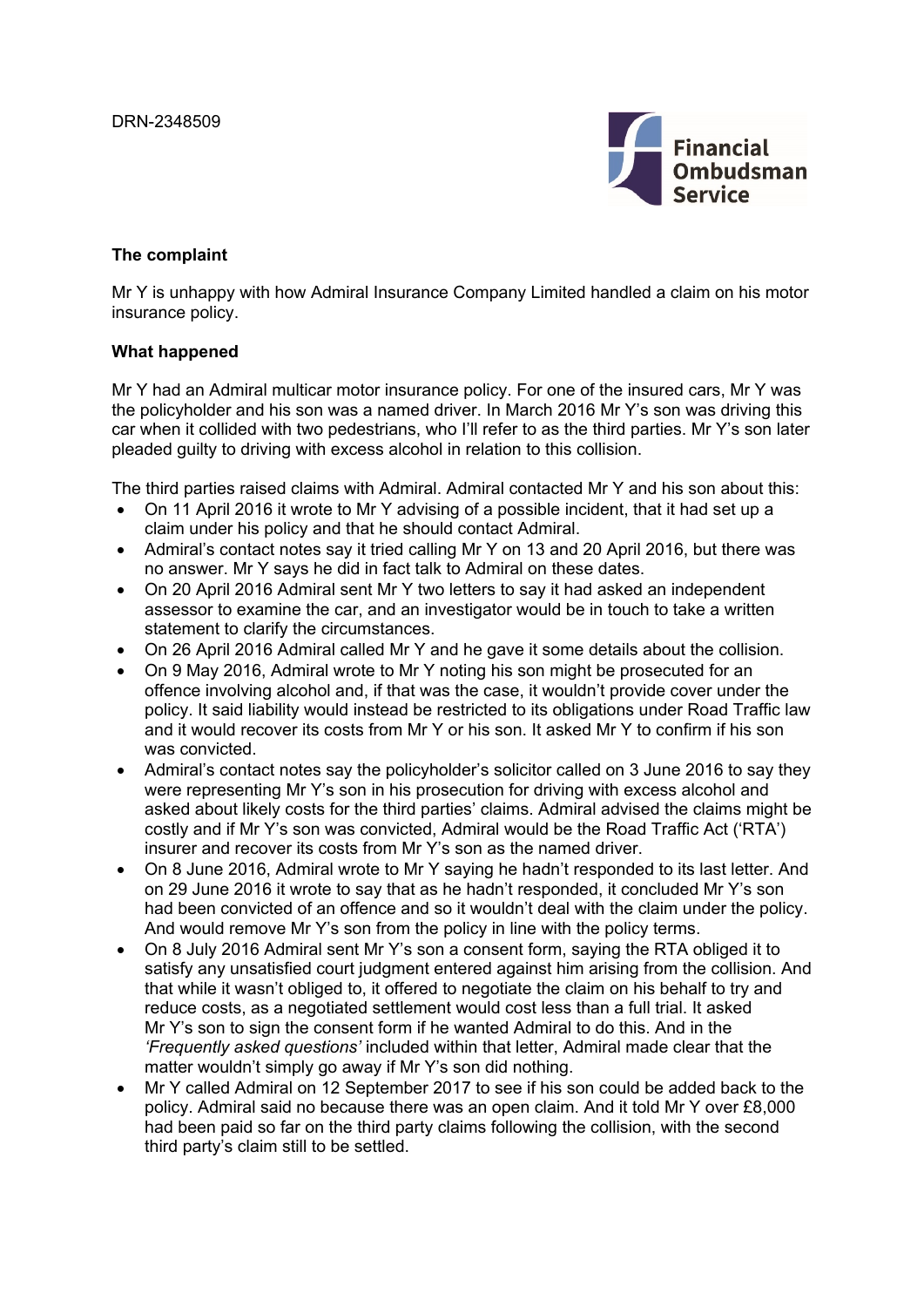• Admiral wrote to Mr Y's son on 18 February 2019 to say it had dealt with the third party claims under the RTA, that the third parties had signed 'assignment and agreement' forms transferring their right to recover costs to Admiral, and that Admiral was seeking to recover £20,736.94 costs from Mr Y's son.

Mr Y thought Admiral had made errors and should stop trying to recover its costs. He thought Admiral should have sent the consent form letter to him as policyholder, not his son. And that Admiral shouldn't have taken part in the claim, as the consent form wasn't signed and no judgment was obtained, so Admiral's duty under the RTA wasn't triggered. Yet Admiral signed agreements with the third parties without telling Mr Y, and didn't directly give him any claims updates or send him any claims correspondence between July 2016 and February 2019. So he'd lost his opportunity to defend the claim.

Mr Y said he thought the third party claims hadn't gone ahead, as renewal documents Admiral sent in February 2017 and February 2018, and the proof of no claims bonus it provided in March 2019 incorrectly showed his number of claims as 'none'. And these documents risked him inadvertently not disclosing the claim to a new insurer. Mr Y also said Admiral hadn't handled his complaint well, as its response came from the claims department and it didn't send him a leaflet for our service. He thought Admiral should pay for an independent review of its claim handling.

For its part, Admiral said it was obliged to deal with the third party claims and was right to send the consent form letter to Mr Y's son rather than Mr Y, as his son was driving during the collision and a named driver under the policy. It said Mr Y's son didn't sign the consent form, but the third parties signed 'assignment and agreement' forms under which it settled their claims and was entitled to recover its costs from Mr Y's son, instead of the claims going to court. Admiral clarified it had no contract with Mr Y for this claim because Admiral had declined it under the policy's 'drink and drugs clause' And that it wasn't obliged to send Mr Y's son claim updates either, as he hadn't signed the consent form so Admiral wasn't acting on his behalf.

Admiral said its renewal documents were correct, based on its systems correctly showing Mr Y's son was driving at the time of the collision, and it was for Mr Y to tell his new insurer about the claim. But Admiral did apologise for aspects of its complaint handling – a complaint wasn't registered when it should've been, a complaint response was incorrectly addressed to Mr Y's wife, and it hadn't sent Mr Y its complaint handling guide or a leaflet for our service.

Mr Y referred his complaint to our service. Our investigator thought it was fair and reasonable for Admiral to deal with the third party claims and that Admiral had told Mr Y (the policyholder) and his son (the named driver) about them. She said Mr Y's son was responsible for dealing with these claims, not Mr Y. She agreed the renewal documents appeared confusing, but said Mr Y knew about the claims in June 2016 and Admiral told him about them again in September 2017. She said it was for Mr Y to let Admiral know if his insurance documents were incorrect, and the renewal documents hadn't led him to give his new insurer incorrect information as Mr Y changed insurer after he knew about the claim. For completeness, our investigator said she hadn't seen how the claim was recorded on the Claims Underwriting and Exchange Register ('CUE'), but the policy terms entitled Admiral to pass information to CUE. However, she said Admiral should ensure CUE made clear there was an open claim against Mr Y (as policyholder) and that his son was the driver in the collision. And she advised our service couldn't investigate Admiral's handling of Mr Y's complaint.

Mr Y asked for his complaint to be reviewed by an ombudsman. He reiterated some of his complaint points and clarified some details. Mr Y agreed Admiral told him about the claim in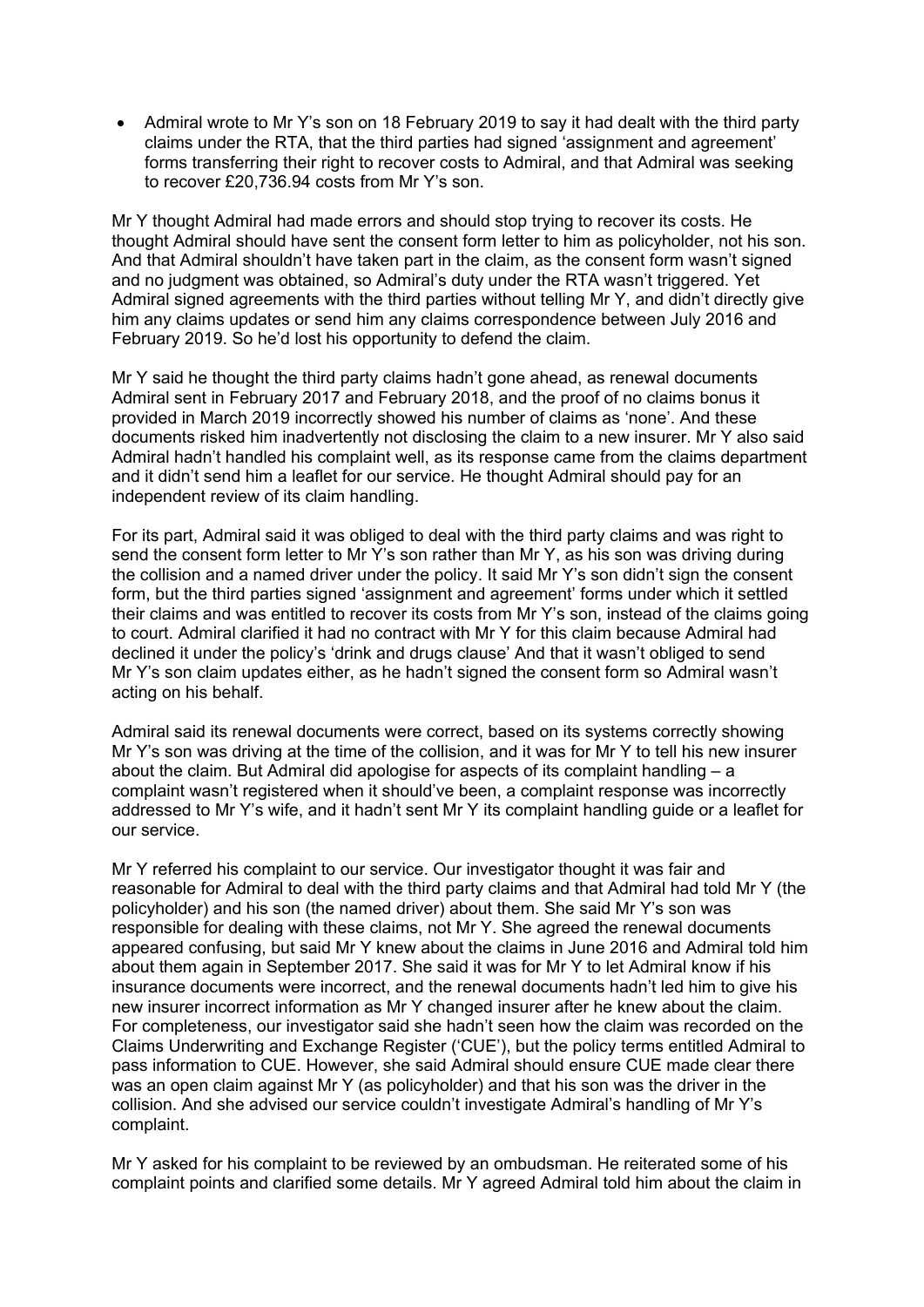September 2017, but said his March 2018 and March 2019 renewal documents showed the number of claims as none, so he thought there were no actual claims against his policy. He said his new insurer wasn't aware of the claim until Mr Y told it, so Mr Y thought Admiral hadn't recorded the claim on CUE. But he confirmed the open claim hadn't affected his new policy.

### **What I've decided – and why**

I've considered all the available evidence and arguments to decide what's fair and reasonable in the circumstances of this complaint.

Having done so, I'm not upholding this complaint. I'll explain my reasons, but first I'd like to be clear that my decision won't address every point or comment that either Mr Y or Admiral has made. I mean no discourtesy by this, and I'd like to reassure Mr Y and Admiral that I have considered everything they've provided. But my decision will only address what I see to be relevant in reaching a fair and reasonable outcome.

### *involvement in claim*

I'm satisfied Admiral was correct to decline the claim under the policy. I say that because Mr Y's son pleaded guilty to driving with excess alcohol regarding the collision. And Section 11 of the policy terms say that if an accident happens while a person entitled to drive under the policy is found to be over the alcohol limit, then the policy won't provide cover and Admiral's liability will instead be restricted to its obligations under Road Traffic law.

This means Admiral wasn't involved in the third party claims because liability for them was covered by Mr Y's policy. Instead, Admiral says it was involved in the claims as the RTA insurer, so it was obliged to pay third party claims in the circumstances set out in the Motor Insurance Bureau Articles of Association ('MIB Article 75') and the Road Traffic Act ('RTA').

But I think it's incorrect for Admiral to suggest it was the RTA insurer, as I understand this can't be the case if Mr Y's son was uninsured due to a policy exclusion. I think Admiral would potentially be the MIB Article 75 insurer instead. However, both MIB Article 75 and the RTA only apply if a third party obtained a judgement against either Mr Y's son as named driver. I've seen no evidence of such a judgement, so I don't think MIB Article 75 or the RTA were triggered here. Therefore, I don't think either MIB Article 75 or the RTA meant Admiral was legally obliged to settle the third party claims.

Having said that, I think it was fair and reasonable of Admiral to settle them anyway. That's because there would have been uncertainty about whether it might become the MIB Article 75 insurer, and because it was trying to limit the claim costs by acting quickly and negotiating a settlement instead of waiting for a full court trial to decide costs.

In any case, while Mr Y is the policyholder, he's not the person Admiral is asking to repay the claim costs or the person driving at the time of the collision – that person is his son, a named driver under the policy who was liable for the collision because he pleaded guilty to driving with excess alcohol. Section 11 of the policy terms say that in these circumstances, Admiral will *'…recover from you or the driver, all sums paid (including all legal costs), whether in settlement or under a Judgement, of any claim arising from the accident.'* Given this policy term, and that Mr Y's son was the person driving and that Admiral has settled the third party claims, I think it's reasonable of Admiral to try to recover its costs from Mr Y's son rather than Mr Y.

Admiral sent Mr Y's son a consent form to sign if he wanted Admiral to negotiate the claim on his behalf. Mr Y says Admiral should've sent this to him instead, as policyholder. But it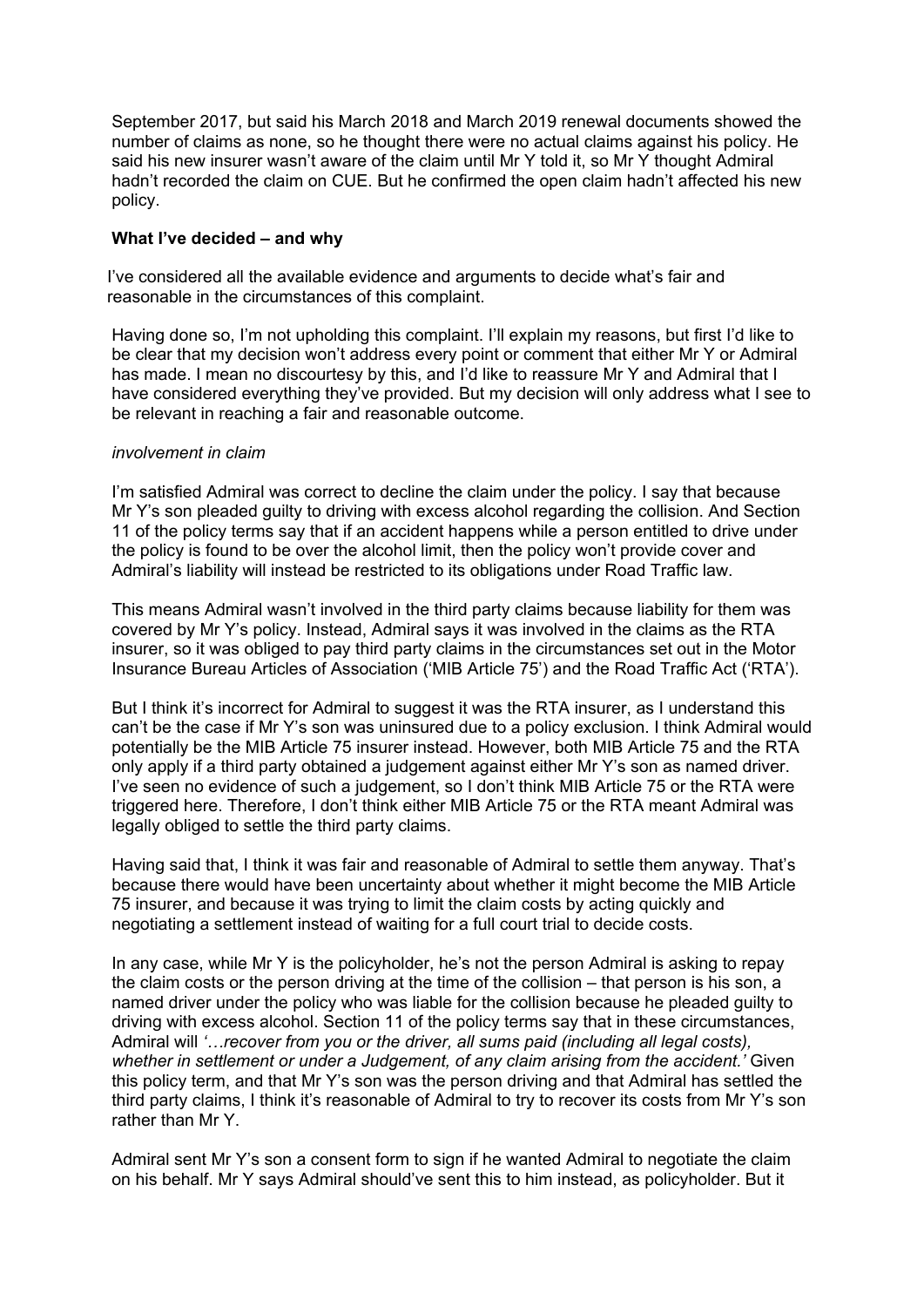wouldn't have been appropriate for Admiral to send this to Mr Y, because as I've said, the claim wasn't being dealt with under the policy. And because under MIB Article 75, Admiral would have no right of recovery against Mr Y – MIB Article 75 only allows recovery from the driver, which in this case was Mr Y's son. In any case, by this point Admiral had already written to Mr Y several times about the collision and the claim, which I'll return to.

Mr Y's son didn't sign or return the consent form. Mr Y thought this meant Admiral wouldn't take any part in the claim and would contact him to ask for the details of his solicitor. But as I say, I think it was fair and reasonable for Admiral to settle the third party claims. And the third parties signed assignment and agreement forms with Admiral, under which Admiral paid the third parties the settlement it had negotiated and the third parties transferred their rights of action against Mr Y's son to Admiral. These agreements are separate from the policy and the consent form Mr Y's son didn't sign. Technically Admiral didn't need to enter into these agreements until the third parties had judgements against Mr Y's son. But Admiral could choose to enter into them before a judgement, and I think it was reasonable to do so in this case because, as I say, Admiral was trying to limit costs.

### *communication about third party claims*

Mr Y says Admiral should have been writing to him about the claim and keeping him updated. And that because it didn't, he lost his opportunity to defend it. But as I've said, the claim isn't being dealt with under Mr Y's policy and Mr Y isn't the person liable for the collision. So it wouldn't be for him to defend the claim. It would instead be for his son to defend the claim. Therefore Admiral wasn't obliged to give Mr Y regular updates about the third party claims. But I think it should fairly have let him know there were third party claims, because, as policyholder, they could affect him even though Admiral wasn't dealing with them under the policy.

And I'm satisfied Admiral told Mr Y there were third party claims. I've seen copies of the letters it sent him between April and June 2016. And I've heard the September 2017 call in which it told him there was an open claim it had already paid out a significant amount for. So I think Admiral took reasonable steps to provide Mr Y with an opportunity to engage with this issue if he wanted to. And I've not seen any evidence that Admiral told either Mr Y or his son the third party claims weren't going ahead any more. However, I know Mr Y says the renewal documents made him think there was no claim. So I'll now turn to this.

#### *renewal documents*

I've seen that the 2018 renewals documents and the March 2019 proof of no claims bonus Admiral sent to Mr Y do say there are no claims against Mr Y or his wife (another named driver) for this car. And I think that's correct because there wasn't a claim against Mr Y or his wife as drivers under the policy. As I've said, Mr Y's son was driving at the time of the collision and the third party claims weren't dealt with under the policy.

And as I've also said, by this time Admiral had told Mr Y that there were third party claims and that it had started to settle these. So if Mr Y thought his renewal documents were incorrect, then he could have queried this with Admiral. But I've not seen that he did.

## *recording on CUE*

Admiral is obliged to pass information about collisions like the one in question to CUE. And Mr Y's policy terms say it can do this. But Mr Y has told our service he doesn't think Admiral has passed this information to CUE. And Admiral hasn't shown our service what's been recorded on CUE. Given the circumstances, I'd expect Admiral to have recorded this as a